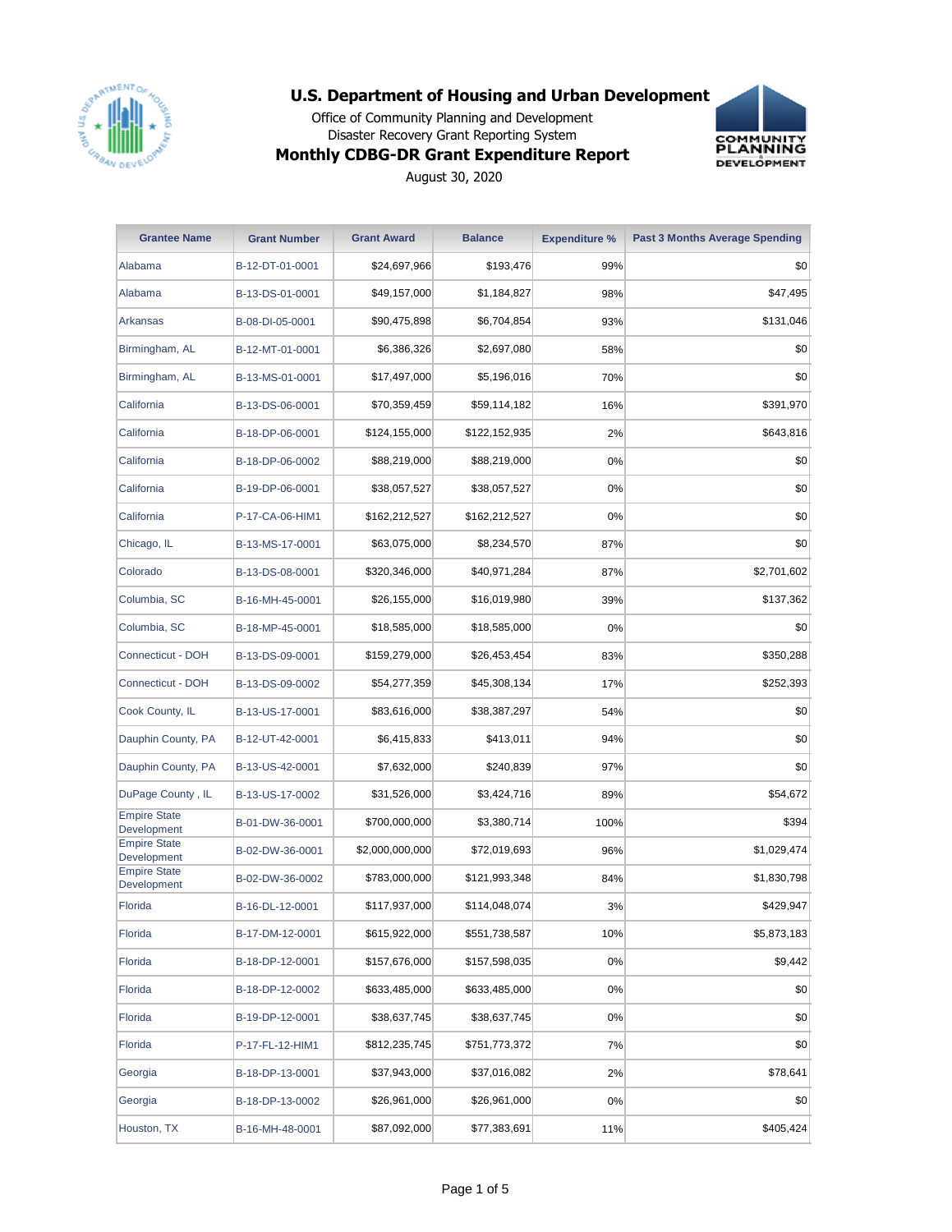

Office of Community Planning and Development Disaster Recovery Grant Reporting System



## **Monthly CDBG-DR Grant Expenditure Report**

| <b>Grantee Name</b>  | <b>Grant Number</b> | <b>Grant Award</b> | <b>Balance</b>  | <b>Expenditure %</b> | <b>Past 3 Months Average Spending</b> |
|----------------------|---------------------|--------------------|-----------------|----------------------|---------------------------------------|
| Houston, TX          | B-18-MP-48-0001     | \$61,884,000       | \$61,884,000    | 0%                   | \$0                                   |
| <b>Illinois</b>      | B-08-DF-17-0001     | \$17,341,434       | \$30,581        | 100%                 | \$0                                   |
| <b>Illinois</b>      | B-08-DI-17-0001     | \$193,700,004      | \$1,047,710     | 99%                  | \$5,634                               |
| <b>Illinois</b>      | B-13-DS-17-0001     | \$10,400,000       | \$55,527        | 99%                  | \$0                                   |
| Indiana - OCRA       | B-08-DF-18-0001     | \$67,012,966       | \$5,277,793     | 92%                  | \$10,936                              |
| Indiana - OCRA       | B-08-DI-18-0001     | \$372,546,531      | \$14,127,405    | 96%                  | \$337,569                             |
| lowa                 | B-08-DI-19-0001     | \$734,178,651      | \$3,086,848     | 100%                 | \$43,186                              |
| lowa                 | B-13-DS-19-0001     | \$96,887,177       | \$40,737,899    | 58%                  | \$1,764,597                           |
| Jefferson County, AL | B-12-UT-01-0001     | \$7,847,084        | \$1,802,500     | 77%                  | \$273,180                             |
| Jefferson County, AL | B-13-US-01-0001     | \$9,142,000        | \$1,812,329     | 80%                  | \$87,322                              |
| Jefferson Parish, LA | B-13-US-22-0001     | \$16,453,000       | \$6,778,903     | 59%                  | \$661,930                             |
| Joplin, MO           | B-12-MT-29-0001     | \$45,266,709       | \$5,471,092     | 88%                  | \$0                                   |
| Joplin, MO           | B-13-MS-29-0001     | \$113,276,000      | \$3,529,121     | 97%                  | \$0                                   |
| Lexington County, SC | B-16-UH-45-0001     | \$21,370,000       | \$5,154,236     | 76%                  | \$391,655                             |
| Lexington County, SC | B-18-UP-45-0001     | \$15,185,000       | \$15,185,000    | 0%                   | \$0                                   |
| Louisiana            | B-06-DG-22-0001     | \$6,210,000,000    | \$57,117,460    | 99%                  | \$564,575                             |
| Louisiana            | B-06-DG-22-0002     | \$4,200,000,000    | \$62,781,489    | 99%                  | \$1,351,680                           |
| Louisiana            | B-08-DG-22-0003     | \$3,000,000,000    | \$43,132,812    | 99%                  | \$185,081                             |
| Louisiana            | B-08-DI-22-0001     | \$1,093,212,571    | \$51,970,273    | 95%                  | \$1,791,373                           |
| Louisiana            | B-13-DS-22-0001     | \$64,379,084       | \$5,105,253     | 92%                  | \$87,025                              |
| Louisiana            | B-13-DS-22-0002     | \$92,629,249       | \$65,177,285    | 30%                  | \$659,245                             |
| Louisiana            | B-16-DL-22-0001     | \$1,708,407,000    | \$627,765,984   | 63%                  | \$16,585,942                          |
| Louisiana            | B-18-DP-22-0001     | \$1,213,917,000    | \$1,213,917,000 | 0%                   | \$0                                   |
| Luzerne County, PA   | B-12-UT-42-0002     | \$15,738,806       | \$529,260       | 97%                  | \$15,789                              |
| Luzerne County, PA   | B-13-US-42-0002     | \$9,763,000        | \$15,437        | 100%                 | \$0                                   |
| Maryland             | B-13-DS-24-0001     | \$28,640,000       | \$2,996,638     | 90%                  | \$206,477                             |
| Massachusetts        | B-13-DS-25-0001     | \$7,210,000        | \$214,413       | 97%                  | \$0                                   |
| Minot, ND            | B-12-MT-38-0001     | \$67,575,964       | \$6,090,690     | 91%                  | \$6,289                               |
| Minot, ND            | B-13-MS-38-0001     | \$35,056,000       | \$24,666        | 100%                 | \$0                                   |
| Minot, ND            | B-13-MS-38-0002     | \$74,340,770       | \$45,994,520    | 38%                  | \$452,476                             |
| Mississippi          | B-06-DG-28-0001     | \$5,058,185,000    | \$53,662,755    | 99%                  | \$1,233,182                           |
| Mississippi          | B-06-DG-28-0002     | \$423,036,059      | \$1,708,058     | 100%                 | \$0                                   |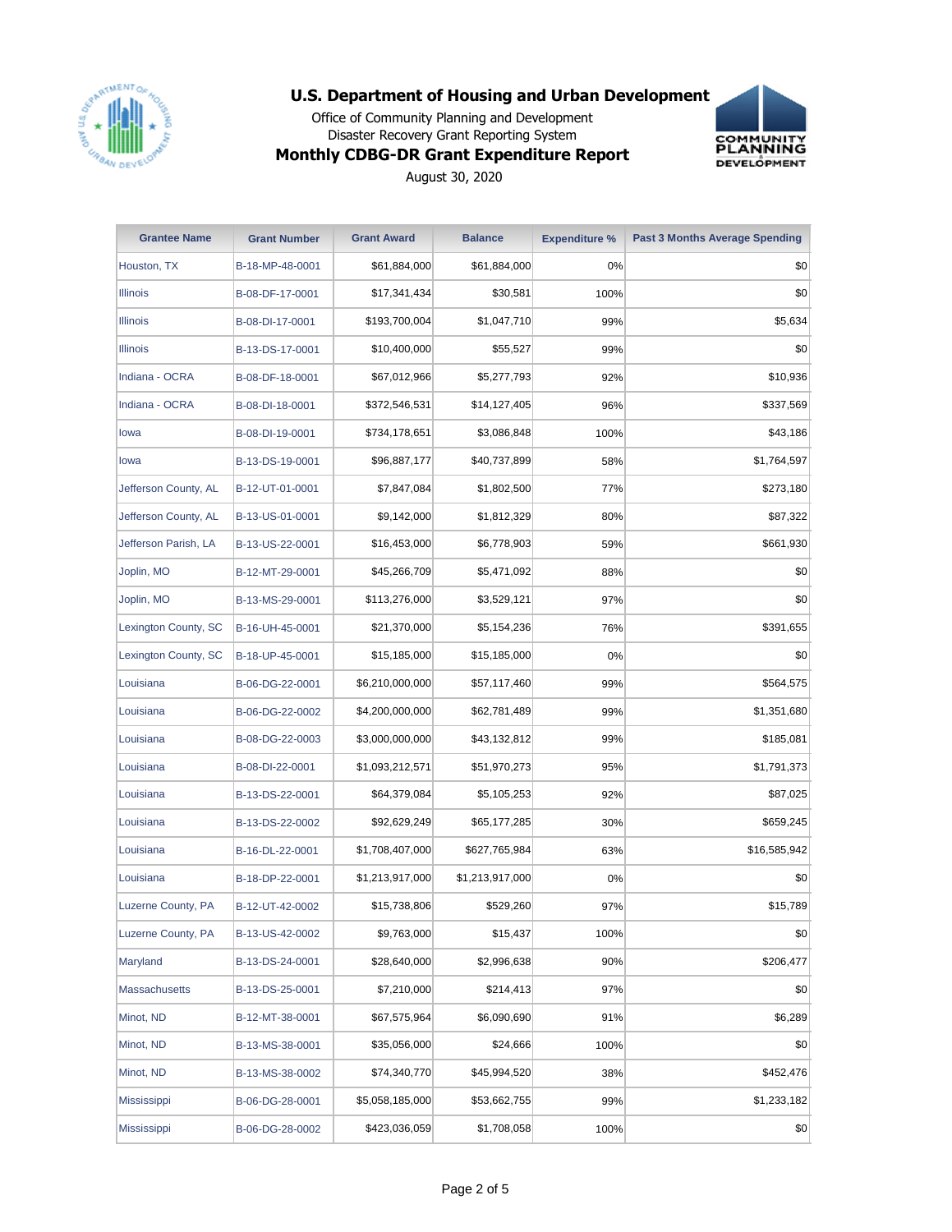

Office of Community Planning and Development Disaster Recovery Grant Reporting System



#### **Monthly CDBG-DR Grant Expenditure Report**

| <b>Grantee Name</b>                    | <b>Grant Number</b> | <b>Grant Award</b> | <b>Balance</b>  | <b>Expenditure %</b> | <b>Past 3 Months Average Spending</b> |
|----------------------------------------|---------------------|--------------------|-----------------|----------------------|---------------------------------------|
| Mississippi                            | B-08-DI-28-0001     | \$11,722,116       | \$131,815       | 99%                  | \$0                                   |
| Missouri                               | B-08-DI-29-0001     | \$97,605,490       | \$4,560,290     | 95%                  | \$387,776                             |
| Missouri                               | B-12-DT-29-0001     | \$8,719,059        | \$61,976        | 99%                  | \$0                                   |
| <b>Missouri</b>                        | B-13-DS-29-0001     | \$11,844,000       | \$54,480        | 100%                 | \$0                                   |
| Missouri                               | B-18-DP-29-0001     | \$58,535,000       | \$57,234,879    | 2%                   | \$107,990                             |
| Missouri                               | B-18-DP-29-0002     | \$41,592,000       | \$41,592,000    | 0%                   | \$0                                   |
| Moore, OK                              | B-13-MS-40-0001     | \$52,200,000       | \$3,404,782     | 93%                  | \$568,709                             |
| Nashville-Davidson, TN B-10-MF-47-0002 |                     | \$33,089,813       | \$1,043,149     | 97%                  | \$0                                   |
| <b>New Jersey</b>                      | B-12-DT-34-0001     | \$15,598,506       | \$136,846       | 99%                  | \$0                                   |
| <b>New Jersey</b>                      | B-13-DS-34-0001     | \$4,174,429,000    | \$832,284,385   | 80%                  | \$17,084,157                          |
| <b>New Jersey</b>                      | B-13-DS-34-0002     | \$15,000,000       | \$10,687,694    | 29%                  | \$183,742                             |
| New Orleans, LA                        | B-13-MS-22-0001     | \$15,031,000       | \$5,890,022     | 61%                  | \$26,726                              |
| New Orleans, LA                        | B-13-MS-22-0002     | \$141,260,569      | \$132,181,909   | 6%                   | \$951,010                             |
| <b>New York</b>                        | B-12-DT-36-0001     | \$71,654,116       | \$44,194,324    | 38%                  | \$1,118,717                           |
| <b>New York</b>                        | B-13-DS-36-0001     | \$4,416,882,000    | \$732,750,779   | 83%                  | \$16,337,531                          |
| <b>New York</b>                        | B-13-DS-36-0002     | \$35,800,000       | \$25,810,917    | 28%                  | \$720,311                             |
| New York City, NY                      | B-13-MS-36-0001     | \$4,213,876,000    | \$588,850,304   | 86%                  | \$11,721,604                          |
| New York City, NY                      | B-13-MS-36-0002     | \$176,000,000      | \$174,714,968   | 1%                   | \$0                                   |
| North Carolina-NCORR B-16-DL-37-0001   |                     | \$236,529,000      | \$156,603,721   | 34%                  | \$6,012,816                           |
| North Carolina-NCORR B-18-DP-37-0001   |                     | \$168,067,000      | \$167,800,544   | 0%                   | \$88,819                              |
| North Carolina-NCORR B-19-DV-37-0001   |                     | \$336,521,000      | \$336,521,000   | $0\%$                | \$0                                   |
| North Carolina-NCORR B-19-DV-37-0002   |                     | \$206,123,000      | \$206,123,000   | 0%                   | \$0                                   |
| North Carolina-NCORR P-19-NC-37-0DD2   |                     | \$542,644,000      | \$542,644,000   | 0%                   | \$0                                   |
| Oklahoma                               | B-13-DS-40-0001     | \$93,700,000       | \$5,891,768     | 94%                  | \$21,178                              |
| Orange County, NY                      | B-12-UT-36-0001     | \$11,422,029       | \$8,007,681     | 30%                  | \$37,129                              |
| Pennsylvania                           | B-12-DT-42-0001     | \$27,142,501       | \$11,186,672    | 59%                  | \$74,876                              |
| Pennsylvania                           | B-13-DS-42-0001     | \$29,986,000       | \$7,498,723     | 75%                  | \$821,919                             |
| <b>Puerto Rico</b>                     | B-08-DI-72-0001     | \$29,982,887       | \$6,388,756     | 79%                  | \$5,160                               |
| <b>Puerto Rico</b>                     | B-17-DM-72-0001     | \$1,507,179,000    | \$1,406,043,711 | 7%                   | \$18,867,069                          |
| <b>Puerto Rico</b>                     | B-18-DP-72-0001     | \$8,220,783,000    | \$8,220,783,000 | $0\%$                | \$0                                   |
| <b>Puerto Rico</b>                     | P-17-PR-72-HIM1     | \$9,727,962,000    | \$9,626,868,557 | 1%                   | \$0                                   |
| Rhode Island                           | B-10-DF-44-0001     | \$8,935,237        | \$75,427        | 99%                  | \$1,000                               |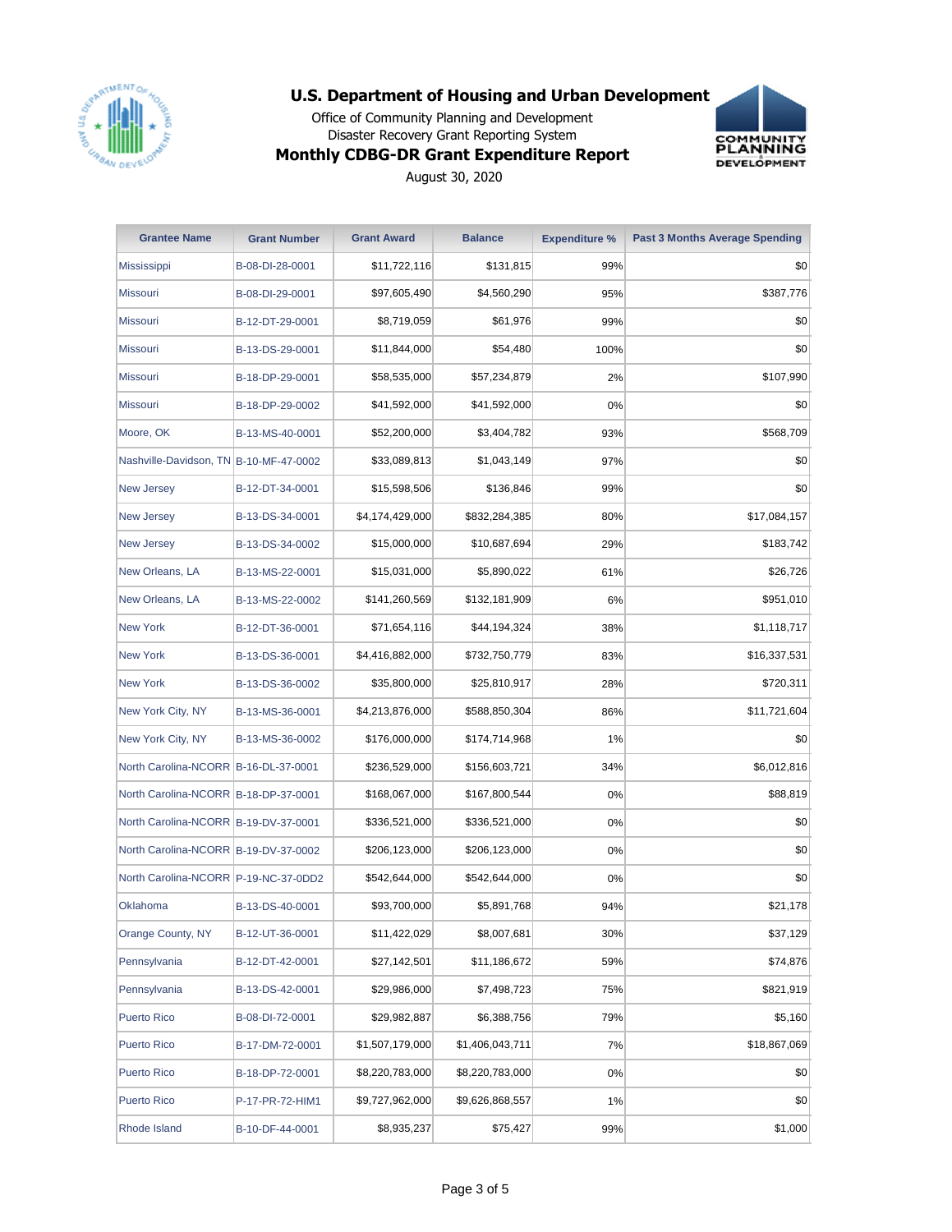

Office of Community Planning and Development Disaster Recovery Grant Reporting System **Monthly CDBG-DR Grant Expenditure Report**



| <b>Grantee Name</b>        | <b>Grant Number</b> | <b>Grant Award</b> | <b>Balance</b>  | <b>Expenditure %</b> | <b>Past 3 Months Average Spending</b> |
|----------------------------|---------------------|--------------------|-----------------|----------------------|---------------------------------------|
| Rhode Island               | B-13-DS-44-0001     | \$19,911,000       | \$101,384       | 99%                  | \$2,220                               |
| <b>Richland County, SC</b> | B-16-UH-45-0002     | \$30,770,000       | \$12,290,345    | 60%                  | \$616,649                             |
| San Marcos, TX             | B-16-MH-48-0002     | \$33,794,000       | \$28,247,816    | 16%                  | \$11,030                              |
| San Marcos, TX             | B-18-MP-48-0002     | \$24,012,000       | \$24,012,000    | 0%                   | \$0                                   |
| Shelby County, TN          | B-13-US-47-0002     | \$60,445,163       | \$51,615,801    | 15%                  | \$313,196                             |
| South Carolina             | B-16-DH-45-0001     | \$126,698,000      | \$17,158,711    | 86%                  | \$188,707                             |
| South Carolina             | B-16-DL-45-0001     | \$95,086,000       | \$32,386,121    | 66%                  | \$0                                   |
| South Carolina             | B-18-DP-45-0001     | \$157,590,000      | \$157,590,000   | 0%                   | \$0                                   |
| Springfield, MA            | B-13-MS-25-0001     | \$21,896,000       | \$5,596,116     | 74%                  | \$30,152                              |
| Springfield, MA            | B-13-MS-25-0002     | \$17,056,880       | \$8,547,422     | 50%                  | \$32,776                              |
| <b>St. Tammany Parish</b>  | B-13-US-22-0002     | \$10,914,916       | \$4,782,108     | 56%                  | \$0                                   |
| Tennessee                  | B-13-DS-47-0001     | \$13,810,000       | \$2,150,995     | 84%                  | \$0                                   |
| Tennessee                  | B-13-DS-47-0002     | \$44,502,374       | \$25,078,615    | 44%                  | \$595,773                             |
| <b>Texas - GLO</b>         | B-08-DI-48-0001     | \$3,113,472,856    | \$204,981,325   | 93%                  | \$3,212,087                           |
| Texas - GLO                | B-12-DT-48-0001     | \$31,319,686       | \$5,015,438     | 84%                  | \$644,572                             |
| Texas - GLO                | B-16-DH-48-0001     | \$74,568,000       | \$56,008,866    | 25%                  | \$2,002,686                           |
| Texas - GLO                | B-16-DL-48-0001     | \$238,895,000      | \$205,831,888   | 14%                  | \$3,845,927                           |
| Texas - GLO                | B-17-DL-48-0002     | \$57,800,000       | \$46,837,603    | 19%                  | \$816,178                             |
| Texas - GLO                | B-17-DM-48-0001     | \$5,024,215,000    | \$4,344,581,086 | 14%                  | \$64,799,403                          |
| Texas - GLO                | B-18-DP-48-0001     | \$652,175,000      | \$652,175,000   | $0\%$                | \$0                                   |
| Texas - GLO                | B-18-DP-48-0002     | \$4,297,189,000    | \$4,297,189,000 | $0\%$                | \$0                                   |
| Texas - GLO                | P-17-TX-48-HIM1     | \$5,676,390,000    | \$5,017,788,888 | 12%                  | \$0                                   |
| Town of Union, NY          | B-12-MT-36-0001     | \$10,137,818       | \$495,764       | 95%                  | \$36,593                              |
| Tuscaloosa, AL             | B-12-MT-01-0002     | \$16,634,702       | \$3,766,986     | 77%                  | \$0                                   |
| Tuscaloosa, AL             | B-13-MS-01-0002     | \$43,932,000       | \$1,848,294     | 96%                  | \$44,492                              |
| Vermont                    | B-13-DS-50-0001     | \$17,932,000       | \$47,282        | 100%                 | \$4,854                               |
| Virgin Islands             | B-17-DM-78-0001     | \$242,684,000      | \$224,130,751   | 8%                   | \$2,745,158                           |
| Virgin Islands             | B-18-DP-78-0001     | \$779,217,000      | \$779,217,000   | $0\%$                | \$0                                   |
| Virgin Islands             | P-17-VI-78-HIM1     | \$1,021,901,000    | \$1,003,347,751 | 2%                   | \$0                                   |
| Virginia                   | B-13-DS-51-0001     | \$120,549,000      | \$80,873,175    | 33%                  | \$4,074,202                           |
| Warwick, RI                | B-10-MF-44-0002     | \$2,787,697        | \$1,059,452     | 62%                  | \$0                                   |
| <b>West Virginia</b>       | B-16-DL-54-0001     | \$149,875,000      | \$104,697,417   | 30%                  | \$2,835,376                           |